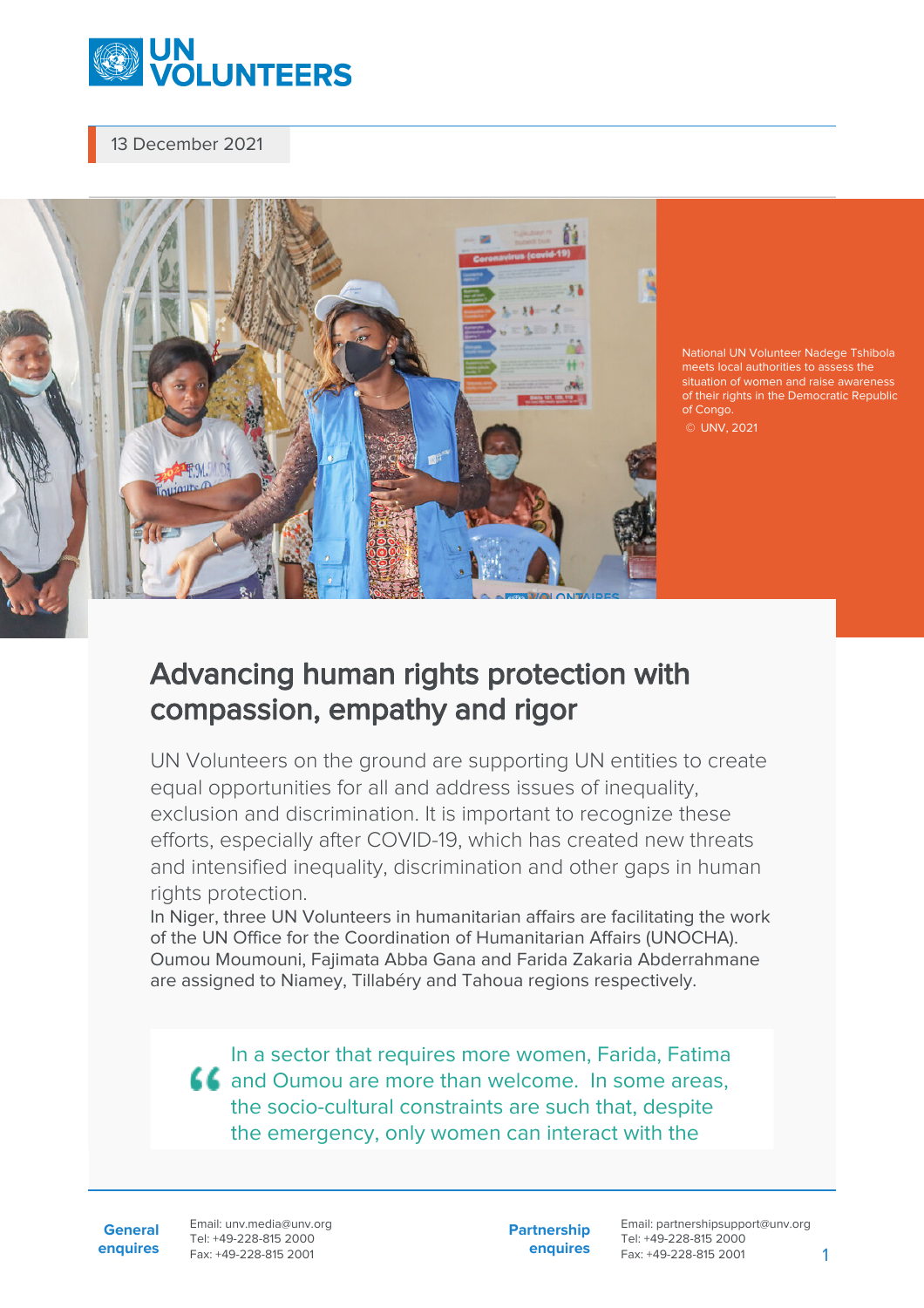

## women. So having these volunteers on our team is a **LA** huge help. --Ms Khadidjatou Yara, Head of the OCHA Tahoua sub-office, Niger

Farida was instrumental in coordinating the emergency response to the Bakoret attack in Niger, which forced more than 500 families to flee. She worked directly with the beneficiaries, mainly widows and orphans, to determine their urgent needs, in close collaboration with the government and humanitarian partners.

Working in the field requires compassion and  $\epsilon$  empathy, but also rigor, to quickly define appropriate emergency responses. The direct contact with victims has instilled in me the true meaning of what I do and the necessity to do it well, to help them recover their rights. --Farida Zakaria Abderrahmane, UN Volunteer with UNOCHA, Niger

In the Democratic Republic of the Congo (DRC), national UN Volunteer Nadege Tshibola serves with the UN Development Programme (UNDP). She is the focal point of a project for justice and empowerment of women and girls in Kananga, Dibaya center, Tshimbulu, Kinshasa and the Ituri region.

Nadege facilitates awareness-raising activities, medical care and psychosocial support for women and girls. She collaborates with UN partners like the UN Population Fund (UNFPA), UN Joint Human Rights Office (UNJHRO) and local non-governmental organizations. She also works a lot with traditional leaders. The project she is involved in has a legal and judicial component to defend the rights of women victims of gender-based violence and empower them through income-generating activities.

Thanks to our human rights-based approach, some **ff** traditional chiefs have already started to refer women's rights violations cases to us and are raising awareness among women. Their support is helpful in

**General**

**enquires** Fax: +49-228-815 2001 Email: unv.media@unv.org Tel: +49-228-815 2000

**Partnership enquires**

Email: partnershipsupport@unv.org Tel: +49-228-815 2000 Fax: +49-228-815 2001 2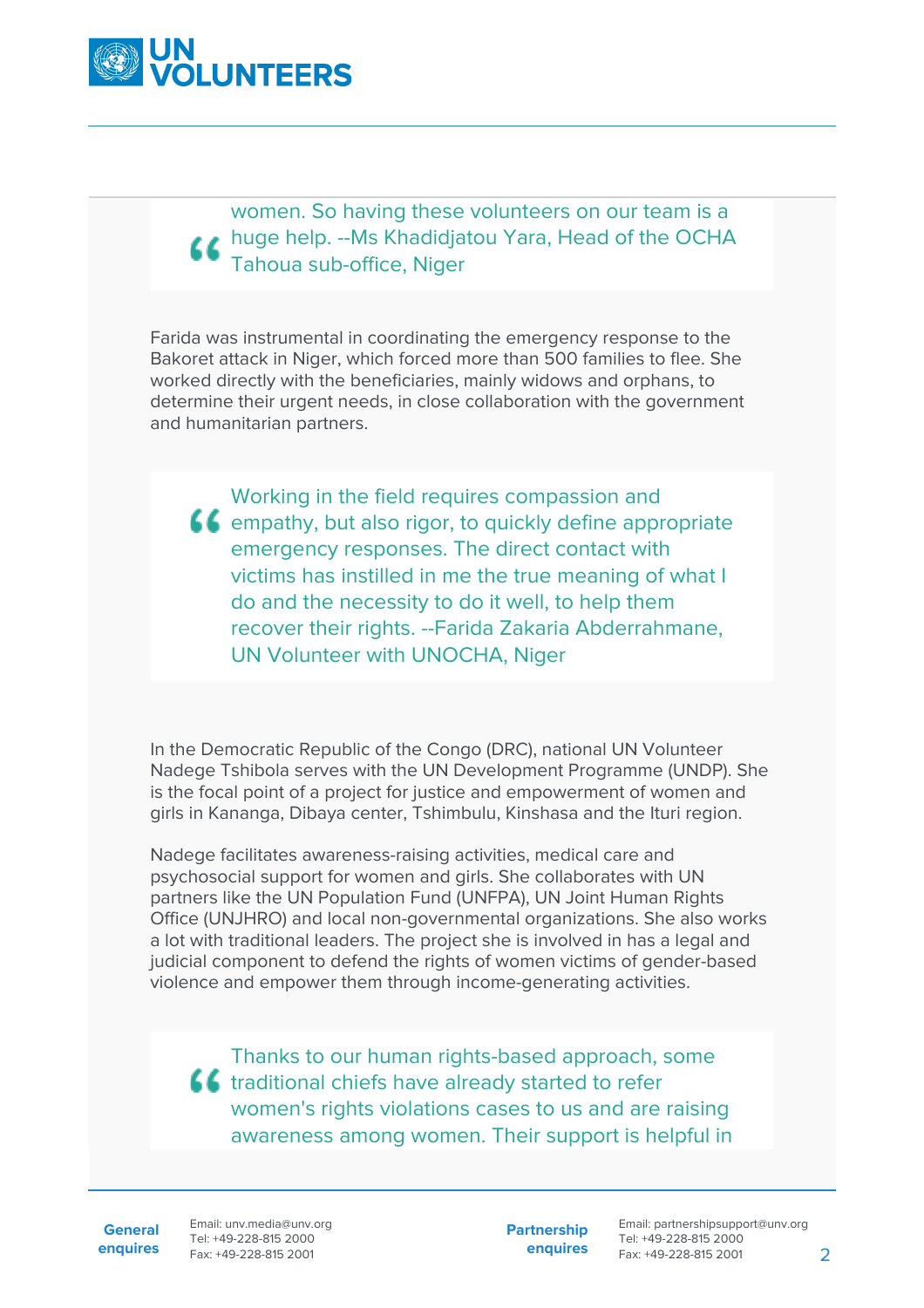

the local context, where some women have gone through quite a lot. --Nadege Tshibola, UN Volunteer with UNDP, DRC

International UN Volunteer Edokossi Kodjo Agbemebia also supports UNJHRO, within the framework of the UN Organization Stabilization Mission in the DRC (MONUSCO). A former human rights activist in his home country, Togo, he volunteered abroad to broaden his experience. Kodjo serves in Bukavu, in South Kivu, where he facilitates the implementation of the human rights mandate. He monitors prison facilities and the conditions of prisoners. Kodjo also follows up on individual cases and issues with authorities to stop or prevent human rights violations.

After several years of activism in my country, my  $\blacksquare$  ambition was to be part of international human rights protection. This volunteer opportunity allows me to empower individuals to stand up for their rights, but also stand up for the rights of others. --Edokossi Kodjo Agbemebia, UN Volunteer with UNJHRO, DRC

UN Secretary-General António Guterres stated that "recovery from the pandemic must be an opportunity to expand human rights and freedoms, to rebuild trust in the justice and impartiality of laws and institutions, and confidence that a life of dignity is within reach." On the occasion of Human Rights Day and International Human Solidarity Day, we draw inspiration from the volunteers pursuing these goals.

## West and Central Africa

• Human Rights Day • International Human Solidarity Day • Gender-based Violence • UNJHRO

Sustainable Development Goal: SDG 5: Gender equality SDG 10: Reduced

**General**

**Partnership enquires**